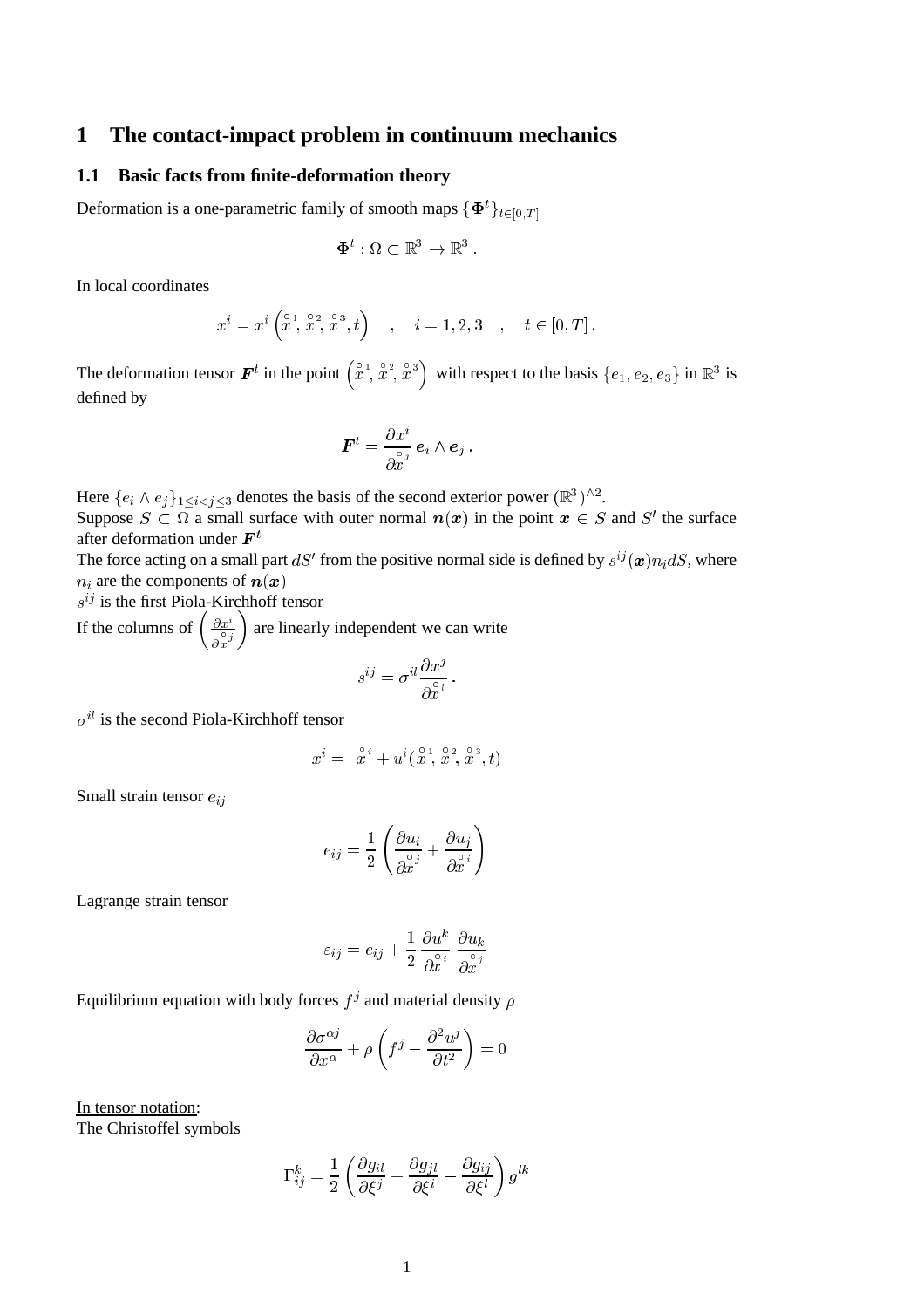Contravariant differentiation procedure

$$
u_{j,i} \equiv \nabla_i u_j = \frac{\partial u_j}{\partial \xi^i} - \Gamma^k_{ij} u_k
$$
  

$$
u^j_{,i} \equiv \nabla_i u^j = \frac{\partial u^j}{\partial \xi^i} + \Gamma^j_{ki} u^k.
$$

Small strain and finite strain tensors

$$
e_{ij} = \frac{1}{2} (\nabla_i u_j + \nabla_j u_i)
$$

$$
\begin{array}{rcl}\nd\overset{\circ}{s} & = & \overset{\circ}{g}_{ij} \, d\xi^i \, d\xi^j \\
ds^2 & = & g_{ij} \, d\xi^i \, d\xi^j\n\end{array}\n\bigg\} \Rightarrow ds^2 - d\overset{\circ}{s}^2 = 2\varepsilon_{ij} \, d\xi^i \, d\xi^j
$$

Lagrange strain tensor

$$
\varepsilon_{ij} = \frac{1}{2}(g_{ij} - \overset{\circ}{g}_{ij}) = e_{ij} + \frac{1}{2}g^{\alpha\beta}\nabla_i u_\alpha\nabla_j u_\beta.
$$

Newton's law of motion  $[\sigma^{ij} (\delta^l_{j} + u^l_{,j})]_{,i} = \rho \ddot{u}^l$ 

# **1.2 Constitutive law**

Plasticity domain  $K$  on the body  $K := \{ \sigma^{ij} : \mathcal{H}(\sigma^{ij}) \leq 0 \}$ 

a) von Mises material:  $\mathcal{H}(\sigma^{ij}) = \frac{1}{2} s^{ij} s_{ij} - k^2$  $s^{ij} = s_{ij} = \sigma^{ij} - \frac{1}{3} \delta^{ij} \sigma^{kk}$  as deviator of  $\sigma^{ij}$  and  $k \neq 0$  is a constant.

b) *Tresca material:*  $\mathcal{H}(\sigma^{ij}) = \max |\sigma_i - \sigma_j| - k$ where the maximum is computed over all eigenvalues of the tensor  $\sigma^{ij}$  and  $k > 0$  is again a constant.

Total strain is the sum of an elastic part and a plastic part, i.e.

$$
\varepsilon_{ij} = \varepsilon_{ij}^e + \varepsilon_{ij}^p.
$$

Deformation theory

$$
\varepsilon_{ij}^p = \frac{1}{2\mu} \frac{\sqrt{\frac{1}{2} s_{ij} s^{ij}} - k}{\sqrt{\frac{1}{2} s_{ij} s^{ij}}}
$$

where  $s_{ij}$  is the deviator stress and  $\mu$  is a material constant. Flow theory

$$
\dot{\varepsilon}_{ij}^p = \lambda \frac{\partial Y}{\partial \sigma^{ij}} \qquad \qquad \dot{\varepsilon}_{ij} = \dot{\varepsilon}_{ij}^e + \dot{\varepsilon}_{ij}^p.
$$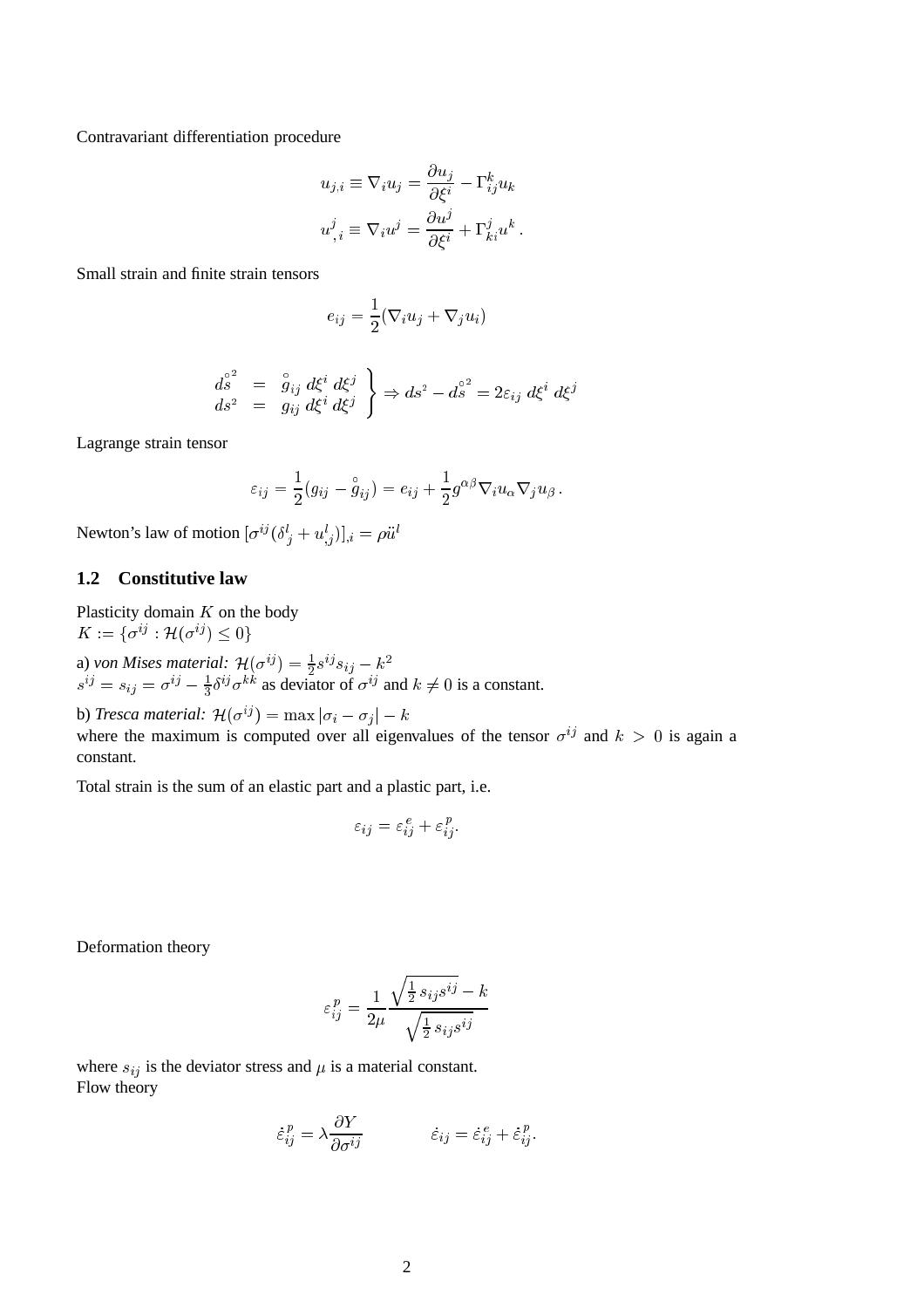## **1.3 Plasticity zone in the spinning disc and in the annular disc**

Circular disc of thickness h and density  $\rho$  rotating with constant angular velocity  $\omega$ .  $(r, \varphi, z)$  are the cylindrical coordinates and  $\tau_r$  and  $\tau_\varphi$  are the non-zero Cauchy stress components

$$
\frac{\partial \tau_r}{\partial r} + \frac{\tau_r - \tau_\varphi}{r} = -\rho \omega^2 r.
$$

**Example** (ODE from the theory of plasticity)

 $\dot{x}_1(t) = g(t) - x_2(t)$ ,  $g(t)$  given force  $\dot{x}_2(t) = \begin{cases} 0 & \text{if } |x_2(t)| = 1 \text{ and } x_1(t)x_2(t) \ge 0 \end{cases}$  $\beta x_1(t)$  otherwise

 $\Rightarrow$  a) ODE with discontinuous right-hand side (Filippov's theory)

J. L. Buhite, D.R. Owen Arch. Rational. Mech.Anal. 61, 357 - 383, 1981

b) Differential inclusions



# **Types of contact**



Two circular discs in frictionless contact

F

A long roller and a thick elastic body in frictional contact



Elastic-plastic contact between tooling surface and a sheet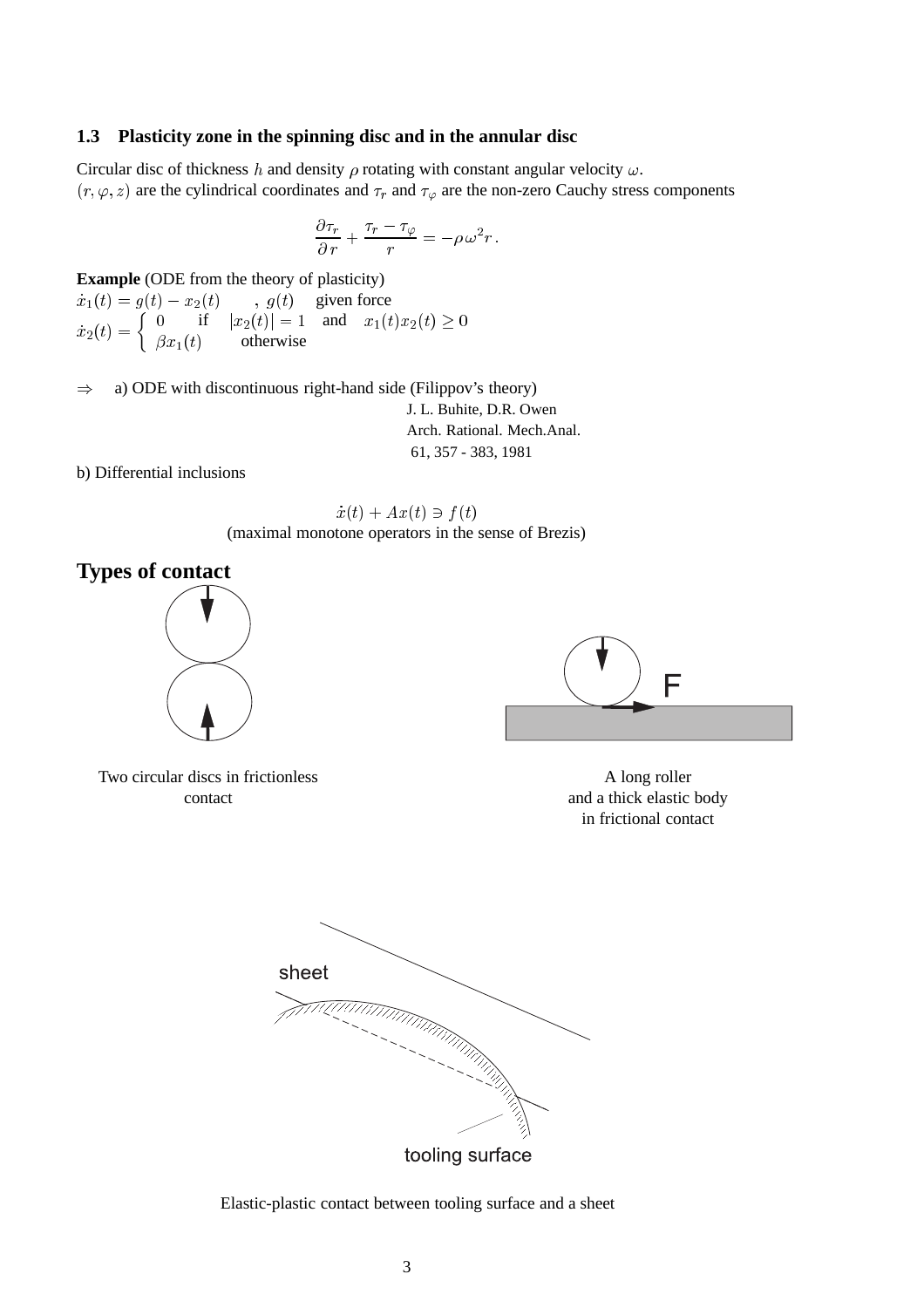Von Mises-plasticity law possessing the yield condition

$$
\tau_r^2 - \tau_r \tau_\varphi + \tau_\varphi^2 = k^2 \qquad (k = \text{const}).
$$

Connection between Cauchy stresses and small strains  $e_r$  and  $e_{\varphi}$ 

$$
e_r = \frac{1 - 2\nu}{E} \tau + \frac{(1 + \nu)\Psi}{E} (\tau_r - \tau),
$$
  

$$
e_{\varphi} = \frac{1 - 2\nu}{E} \tau + \frac{(1 + \nu)\Psi}{E} (\tau_{\varphi} - \tau).
$$

New variables

$$
\rho = \frac{r}{r_0} \quad , \quad \tau_\rho = \frac{\tau_r}{k} \quad \text{and} \quad \tau_\varphi := \frac{\tau_\varphi}{k}
$$

and the constants

$$
a = \frac{r_*}{r_0} \quad , \quad \alpha = \frac{E}{k} \quad \text{and} \quad \lambda = \frac{\rho \omega^2 r_0^2}{k}.
$$

$$
\frac{\partial \tau_\rho}{\partial \rho} + \frac{\tau_\rho - \tau_\varphi}{\rho} = -\lambda \rho \quad , \quad 0 \le \rho \le 1,
$$

$$
\tau_\rho^2 - \tau_\rho \tau \varphi + \tau_\varphi^2 = 1.
$$

Ansatz (Arutyunyan et al., 1987)

$$
\tau_{\rho} = \frac{2}{\sqrt{3}} \cos \left(\Phi + \frac{\pi}{6}\right) ,
$$

$$
\tau_{\varphi} = \frac{2}{\sqrt{3}} \cos \left(\Phi + \frac{\pi}{6}\right)
$$

ODE problem

$$
\rho \frac{d\Phi}{d\rho} = \frac{\lambda \rho^2 \frac{\sqrt{3}}{2} - \sin \Phi}{\sin(\Phi + \frac{\pi}{6})}
$$

Compatibility condition

$$
\frac{\partial e_{\rho}}{\partial \rho} + \frac{e_{\varphi} - e_{\rho}}{\rho} = 0,
$$

Linear ODE problem

$$
\frac{1+\nu}{2\alpha\sqrt{3}}\left(\sqrt{3}\sin\omega+\cos\omega\right)\frac{d\Psi}{d\rho}+\Psi\left[\frac{1+\nu}{\alpha\rho}\sin\omega+\frac{\sqrt{3}}{2}\frac{d\Psi}{d\rho}\left(\sqrt{3}\cos\omega-\sin\omega\right)\right]=\frac{1-2\nu}{\sqrt{3}\alpha}\sin\omega\frac{d\Psi}{d\rho}
$$

Elastic domain  $a \le \rho \le 1$ . Hooke's law

$$
e_{\rho} = \frac{1}{2} (\tau_{\rho} - \nu \tau_{\varphi}),
$$
  

$$
e_{\varphi} = \frac{1}{2} (\tau_{\varphi} - \nu \tau_{\rho}).
$$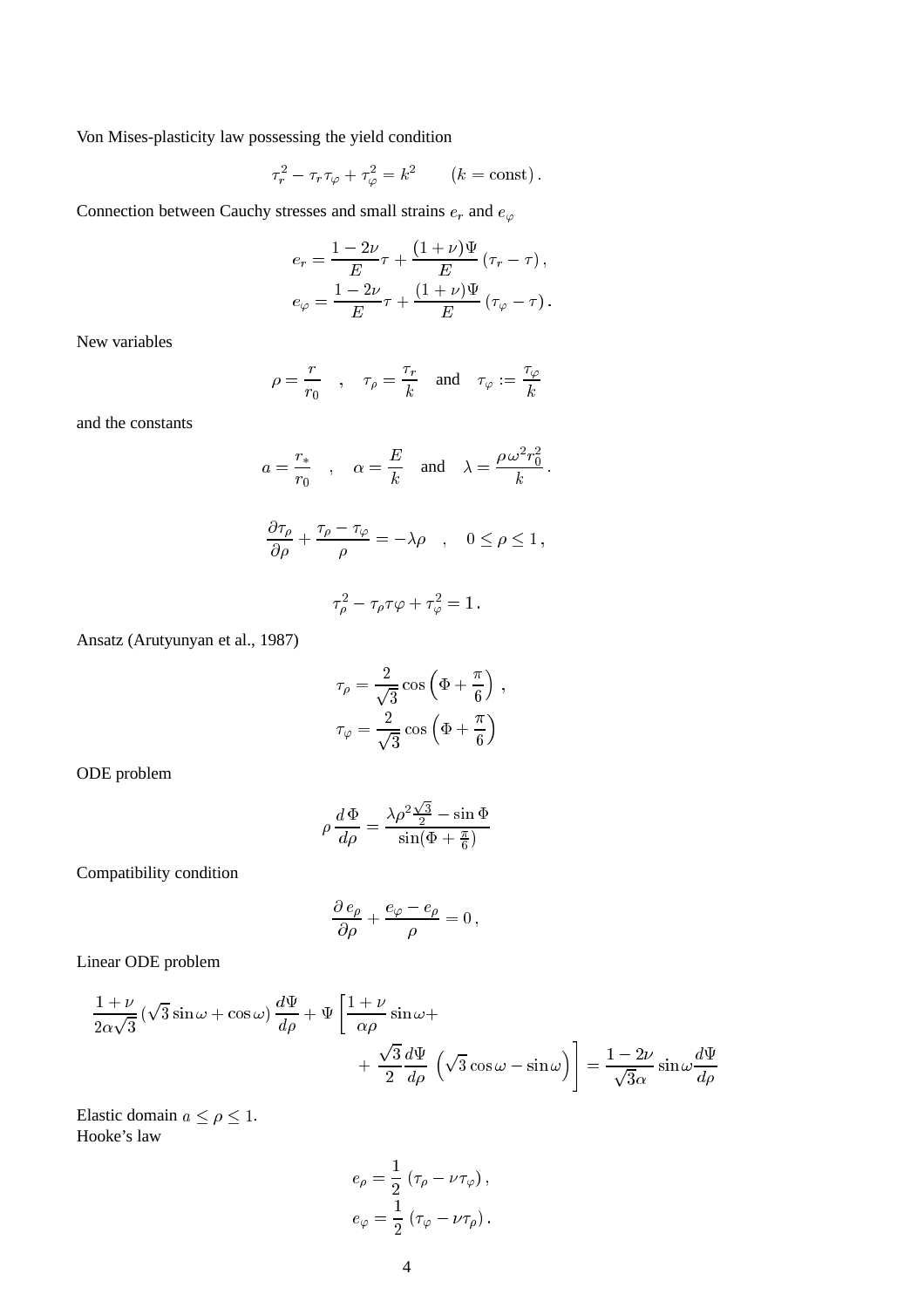General solution

$$
\tau_{\rho} = C \left( 1 - \frac{1}{\rho^2} \right) + \frac{\lambda (3 + \nu)}{8} \left( 1 - \rho^2 \right),
$$
  

$$
\tau_{\rho} = C \left( 1 + \frac{1}{\rho^2} \right) + \frac{\lambda}{8} \left[ 3 + \nu - (1 + 3 \nu) \rho^2 \right].
$$

For  $\rho = a(\rho)$  we have to guarantee the continuity of the radial and tangential stresses

$$
C\left(1-\frac{1}{a^2}\right) + \frac{\lambda(3+\nu)}{8}(1-a^2) =
$$
  

$$
\frac{2}{\sqrt{3}}\cos\left(\Phi(a) + \frac{\pi}{6}\right)
$$
  

$$
C\left(1+\frac{1}{a^2}\right) + \frac{\lambda}{8}\left[3+\nu - (1+3\nu)a^2\right] =
$$
  

$$
\frac{2}{\sqrt{3}}\cos\left(\Phi(a) - \frac{\pi}{6}\right)
$$
  

$$
\tau_{\rho} = C\left(1-\frac{e_{\varphi}^2}{u_{\rho}^2}\right) + \frac{\lambda(3+\nu)}{8}\left(1-\frac{u_{\rho}^2}{e_{\varphi}^2}\right),
$$
  

$$
\tau_{\rho} = C\left(1+\frac{e_{\varphi}^2}{u_{\rho}^2}\right) + \frac{\lambda}{8}\left[3+\nu - (1+3\nu)\frac{u_{\rho}^2}{e_{\varphi}^2}\right]
$$

Annular plate of thickness  $h$ , of outer radius  $b$  and of inner radius  $a$ , clamped at the inner edge with the outer edge free subjected to uniform radial compression  $p$  at the inner edges

For the exactness of the deformation theory it is in the following assumed that (Korovlev, 1971)

$$
\frac{a}{b} \geq 0.37
$$

Lamé formula for the tangential and radial stresses depending on the actual radius  $r$  by (Filin, 1975)

$$
\tau_r = \frac{p \, a^2}{b^2 - a^2} \left( 1 - \frac{b^2}{r^2} \right)
$$

and

$$
\tau_{\varphi} = \frac{p \, a^2}{b^2 - a^2} \left( 1 - \frac{b^2}{r^2} \right) \; .
$$

The stress intensity is

$$
\tau_{\rm int} = \frac{3\beta}{4} \left( \tau_{\varphi} - \tau_r \right)
$$

with  $\beta = \frac{2+\sqrt{3}}{2}$ <sup>2</sup> :

a) Elastic zone: 
$$
\tau_r^e = -\frac{2E}{3} A \left( \frac{1}{r^2} - \frac{1}{b^2} \right) ,
$$

$$
\tau_\varphi^e = -\frac{2E}{3} A \left( \frac{1}{r^2} + \frac{1}{b^2} \right) ,
$$

b) Plastic zone: 
$$
\tau_r^p = \frac{4k}{3\beta} \left( \ln \frac{r}{a} - \kappa \right)
$$
,  

$$
\tau_\varphi^p = \frac{4k}{3\beta} \left( \ln \frac{r}{a} - \kappa + 1 \right)
$$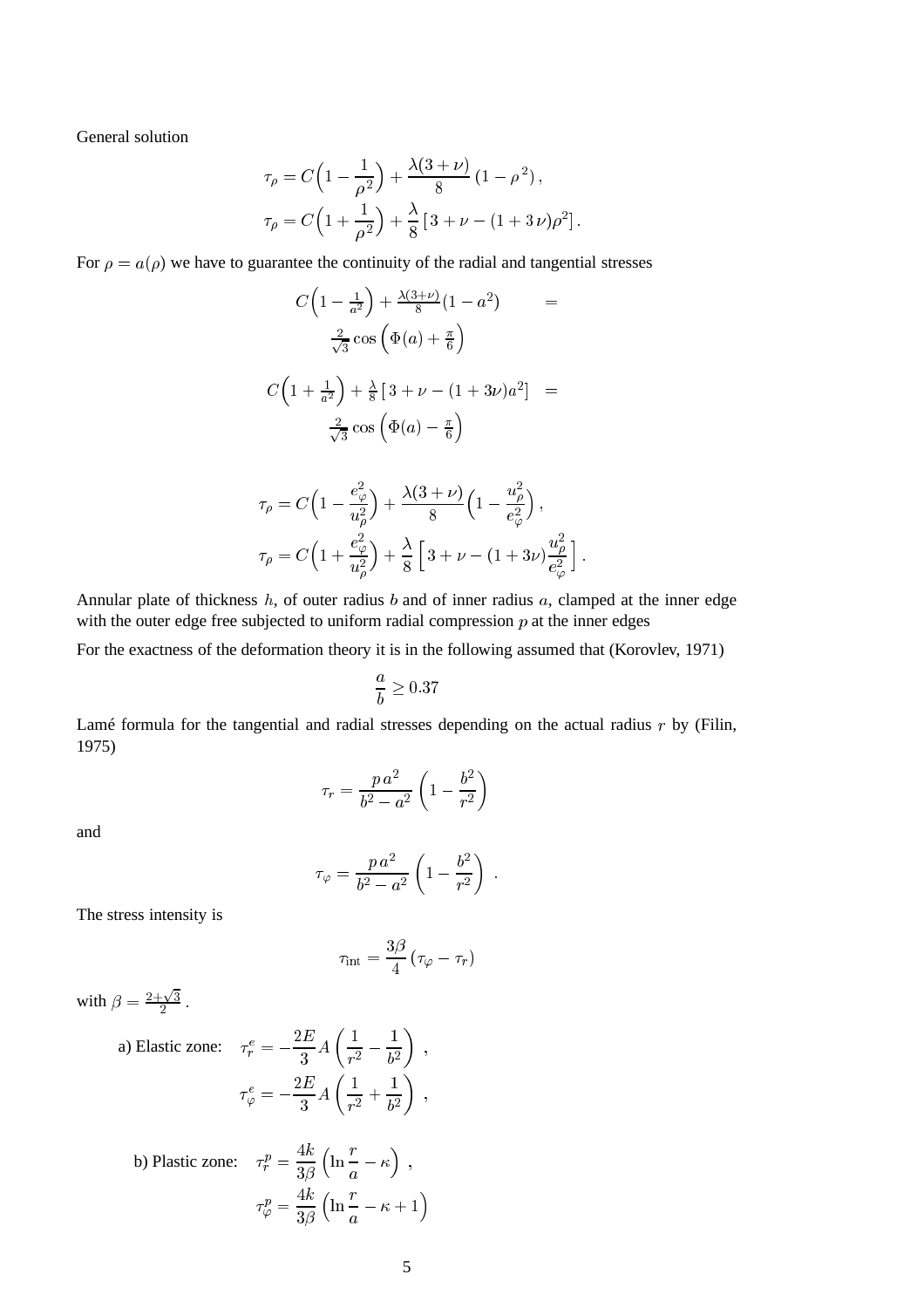with  $\kappa = \frac{3p\beta}{4k}$ . The continuity and compatibility conditions lead to

 $\tau_{r_{|r=r_o}}^e = \tau_{r_{|r=r_o}}^p$ 

and

 $\tau_{\varphi}^e-\tau_r^e=$ 4k  $3\beta^-$ 

Critical pressure

$$
p_{\rm cr} = \frac{4k}{3p} \ln \frac{a}{b}.
$$

 $a_s := \frac{b}{a}$  is the spinning ratio in metal forming process.

## **1.4 Friction theory**

Displacement  $u$  tangential and normal parts

$$
\boldsymbol{u} = \boldsymbol{u}_T + u_N \boldsymbol{n} ,
$$

where  $u_N = \mathbf{u} \cdot \mathbf{n}$  and  $\mathbf{u}_T = (\mathrm{id} - \mathbf{n} \otimes \mathbf{n})\mathbf{u}$ . Surface stress  $\mathbf{p}$ 

$$
\boldsymbol{p} = \boldsymbol{p}_T + p_N \boldsymbol{n} \;,
$$

 $p_N$  is the contact pressure.

The tangential relative velocity  $\dot{u}_T$  is decomposed into the adherence part and the slipping part

$$
\dot{\bm{u}}_T = \dot{\bm{u}}_T^{\ a d} + \dot{\bm{u}}_T^{\ s l} \ .
$$

Adherence part

$$
\bm{p}_T=-k\bm{u}_T^{\phantom{T}ad}
$$

where  $k$  is the elastic contact stiffness. Slipping part

$$
\dot{\boldsymbol{u}}_{T}^{~sl}=-\,\dot{\gamma}\frac{\partial\Psi}{\partial\boldsymbol{p}_{T}}\quad ,\quad
$$

where the slip potential  $\Psi$  determines the direction of slip, and  $\gamma$  is a real function. The state of friction is determined by the slip function  $\Phi$  and the loading and unloading conditions

$$
\begin{array}{lll} \text{loading:} & \Phi>0 & , & \dot\gamma=0\,,\\ \text{unloading:} & \Phi=0 & , & \dot\gamma>0 \end{array}
$$

and

 $\Phi \leq 0 \Rightarrow$  adherence,  $\Phi > 0 \Rightarrow$  slipping. (Ronda and Colville, 1995)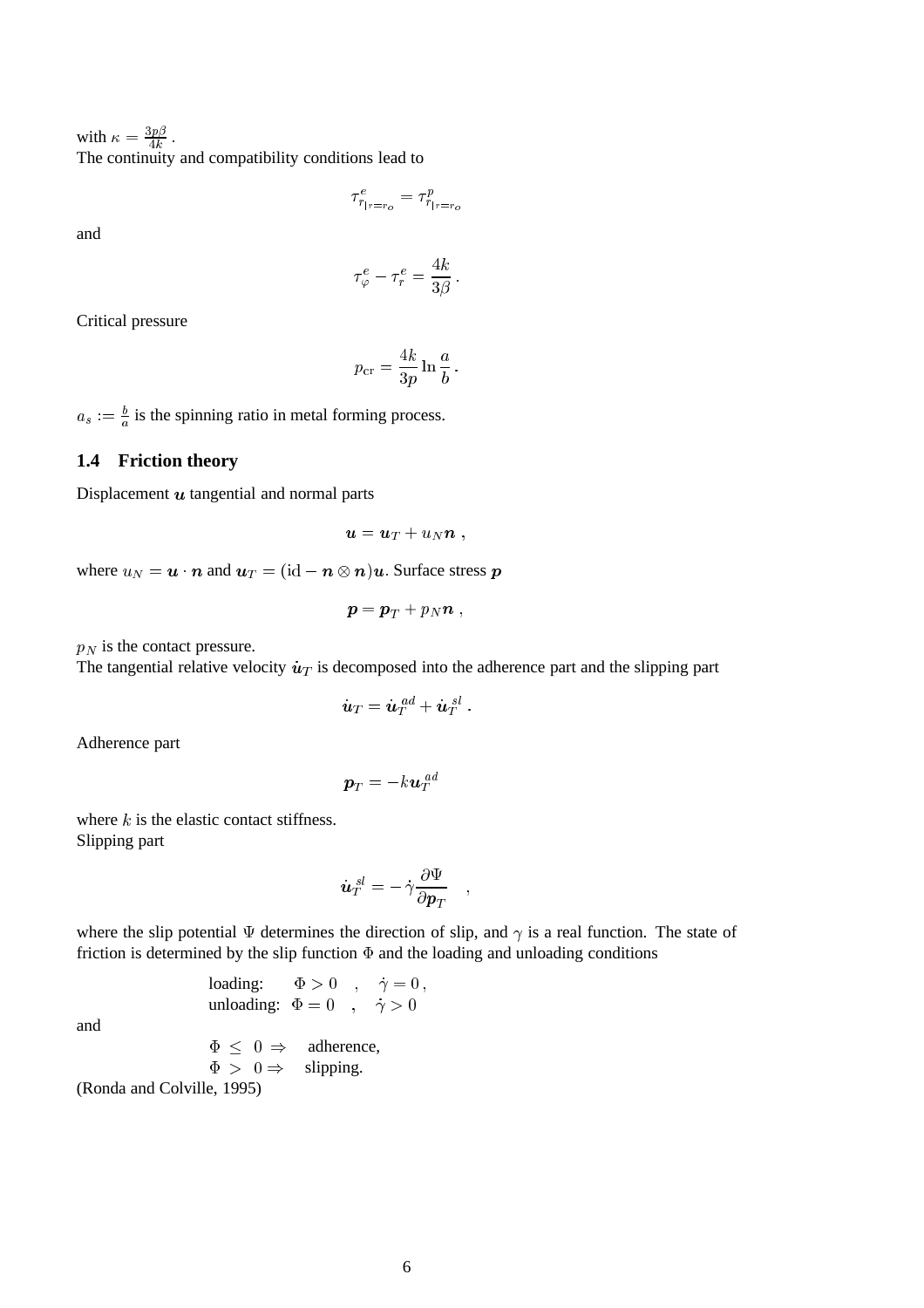## **1.5 Large deformation dynamic elastic-plastic contact problem**

 ${}^t\Omega = \, {}^t\!\Omega^A \cup \, {}^t\!\Omega^B, \ \ {}^t\Gamma = \partial \, {}^t\!\Omega = \partial \, {}^t\!\Omega^A \cup \partial \, {}^t\!\Omega^B = \, \mathbb{T}^A \cup \, {}^t\Gamma^B$ 

- $(i)$  Equilibrium equations  $(\sigma^{kl} \delta^i_l + \sigma^{kl} u^i_{,l})_{,\ k} + \rho f^i = \rho f^i_{\mathcal{I}} + \rho f^i_C + \rho f^i_Z,$  $t \in (0, T), \quad \boldsymbol{x} \in {}^{t}\Omega$ .
- (ii) Kinematic boundary conditions (prescribed displacements)  $u_i(\boldsymbol{x}, t) = U_i(\boldsymbol{x}, t),$  $\pmb{x}\in\ ^t\Gamma_U={}^t\Gamma_U^A\cup\ ^t\Gamma_U^B,\ t\in (0,T)$  .
- (iii) Prescribed boundary forces  $[\sigma^{kl} \delta^i_l + \sigma^{kl} u^i_{,l}] n_k = F^i,$  $(n_1, n_2, n_3$  components of n)  $\boldsymbol{x} \in \,^t\Gamma^B_F, \quad t \in (0,T)\,.$
- (iv) Tangential frictional stress  $\sigma^{ij}n_j-\sigma^{jk}n_jn_kn^i=\mathcal{F}^i,$  $\boldsymbol{x} \in {}^{t}\Gamma_{\mathcal{F}}, \quad t \in (0,T)$ .
- (v) Initial conditions  $u_i(\bm{x}, 0) = U_{0i}(\bm{x}), \qquad \dot{u}_i(x, 0) = U_{1i}(\bm{x}) \; .$

 $\rho$  is the density of the material,  $f^i$  are body forces,  $f^i_J$  are inertia forces,  $f^i_C$  are Coriolis forces and  $f_Z^i$  denotes the centripetal forces:

$$
f_C^i = {}_{(1)}\Delta^{im} \dot{u}_m , {}_{(1)}\Delta^{im} = 2\epsilon^{inm} \omega_n ,
$$

$$
f_Z^i = {}_{(2)}\Delta_m^i u^m , {}_{(2)}\Delta_m^i = \epsilon^{inl} \epsilon_{mnk} \omega_l \omega^k , f_Z^i = \frac{\partial^2 u^i}{\partial t^2}
$$

Weak form of the equations of motion: Find a function  $u^i$  s.t.

$$
\int_{t\Omega} (\sigma^{kl}\sigma_l^i + \sigma^{kl}u^i_{,l})(v_{i,k} - \dot{u}_{i,k})dV - \int_{t\Gamma_F} F^i(v_i - \dot{u}_i)d\gamma
$$
\n
$$
- \int_{t\Gamma_U} F^i(v_i - \dot{u}_i)d\gamma - \int_{t\Gamma_F} \{F_N(v_N - \dot{u}_N) + \mathcal{F}_T(v_T - \dot{u}_T)\}d\gamma
$$
\n
$$
+ \int_{t\Omega} \rho_0 (f_B^i - f_T^i - f_C^i - f_Z^i)(v_i - \dot{u}_i)dV = 0
$$

for all test functions  $v_i \in V \subset W^{2,2}(^t\Omega)$ . (Duvant and Lions, 1972) **Abstract formulation:**

- Variational equation of the second order
	- + parabolic regularization (depending on a parameter  $\lambda$ )
	- + a priori estimates (not depending on  $\lambda$ )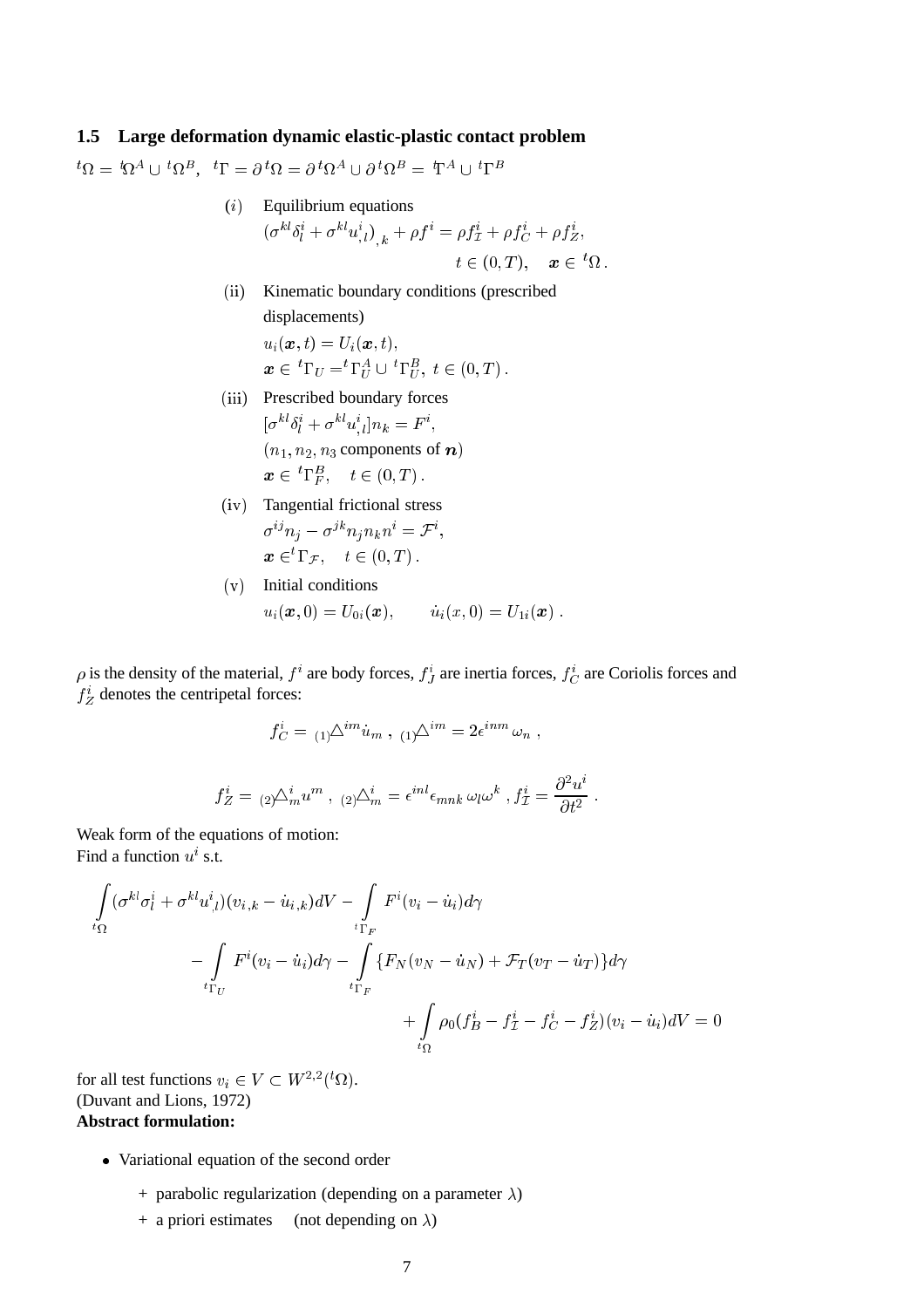$+ \lambda \rightarrow 0 \Rightarrow$  unique solution  $\sigma^{ij}$ 

 $\bullet \Rightarrow$  First-order Cauchy-problem in a Hilbert space V in the feedback form

 $\dot{z} = Az + b\varphi(c^*z, t)$ , A-generator of  $z(0) = z_0$  a semigroup

• Linear part:  $\dot{z} = Az + bu(t), \quad \sigma = c^*z$  $\chi(p) = c^*(A - pI)^{-1}b$  transfer

tion

$$
\chi(p) = \begin{cases} \text{ rational function} & \hat{=} ODE \\ \text{meromorphic function} & \hat{=} PDE \end{cases}
$$

# **2 Plastic buckling and flutter bifurcations in quasi-static problems**

## **2.1 General buckling theory**

Consider in  $\mathbb{R}^3$  the system

$$
(A) \begin{cases} \varepsilon_{ij} = K_{ij}[u_k] & \text{in} \quad {}^t\Omega, \\ L_{\alpha}[\sigma^{ij}, u_i, f^i] = 0 & \text{in} \quad {}^t\Omega, \ \alpha = 1, 2, \dots, \\ \tilde{L}_{\beta}[\sigma^{ij}, u_i, U_i, F^i] = 0 & \text{on} \quad {}^t\Gamma, \ \beta = 1, 2, \dots, \end{cases}
$$

where  $\{\varepsilon_{ij}, \sigma^{ij}, u_k\}$  are generalized strains, stresses and displacements.

Loads are dead loads, forces not depending on displacements. Fix a time  $t_0$  and consider the variational equation

$$
(B) \begin{cases} \n\delta \varepsilon_{ij} = K_{ij}^{0} [\delta u_{k}] & \text{in} \quad t_{0} + \delta t \, \Omega \\
L_{\alpha}^{0} [\delta \sigma^{ij}, \delta u_{i}, \delta f^{i}] = 0 & \text{in} \quad t_{0} + \delta t \, \Omega, \\
\tilde{L}_{\beta}^{0} [\delta \sigma^{ij}, \delta u_{i}, \delta U_{i}, \delta f^{i}] = 0 & \text{on} \quad t_{0} + \delta t \, \Gamma, \\
(\alpha = 1, 2, \dots, \beta = 1, 2, \dots.) & \n\end{cases}
$$

Plastic wrinkling is associated with non-uniqueness of solution prolongation at  $t = t_0$  (Hill, 1958; Hutchinson, 1974).

Suppose  $\{\bar{\varepsilon}_{ij}, \bar{\sigma}^{ij}, \bar{u}_k\}$  and  $\{\bar{\varepsilon}_{ij}, \bar{\sigma}^{ij}, \bar{\bar{u}}_k\}$  are two solutions starting at  $t_0$ :

$$
\Delta \varepsilon_{ij} = \bar{\varepsilon}_{ij} - \bar{\varepsilon}_{ij} = \delta \varepsilon_{ij} ,
$$
  
\n
$$
\Delta \sigma^{ij} = \bar{\sigma}^{ij} - \bar{\sigma}^{ij} = \delta \sigma^{ij} ,
$$
  
\n
$$
\Delta u_i = \bar{u}_i - \bar{u}_i
$$

;

Homogenous perturbational system

$$
\begin{pmatrix}\n\Delta \varepsilon_{ij} = K_{ij}^{0} [\Delta u_{k}] & \text{in} & t_{0} + \delta t_{\Omega} , \\
L_{\alpha}^{0} [\Delta \sigma^{ij}, \Delta u_{i}, 0] = 0 & \text{in} & t_{0} + \delta t_{\Omega} , \\
\tilde{L}_{\beta}^{\alpha} [\Delta \sigma^{ij}, \Delta u_{i}, 0, 0] = 0 & \text{on} & t_{0} + \delta t_{\Gamma} , \\
\Delta \sigma^{ij} = \begin{cases}\nL_{e}^{ijmn} \cdot \Delta \varepsilon_{mn} & \text{in} & t_{0} + \delta t_{\Omega_{e}} \text{ (elastic)}, \\
L_{p}^{ijmn} \cdot \Delta \varepsilon_{mn} & \text{in} & t_{0} + \delta t_{\Omega_{p}} \text{ (plastic)}. \n\end{cases}
$$

(Klyushnikov, 1980)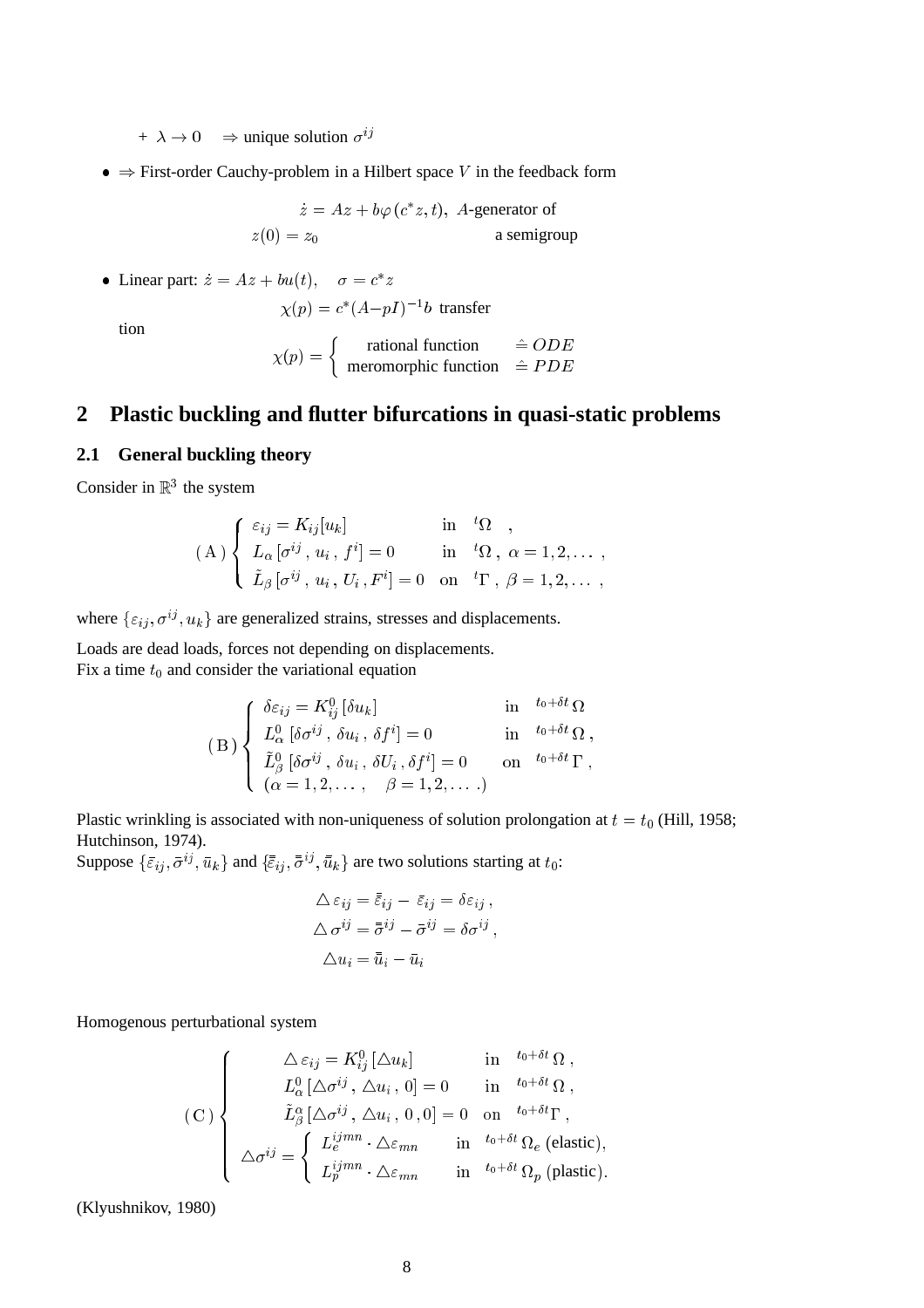## **2.2 Plastic wrinkling of shells**

Averaged stresses (over the shell thickness)

$$
N^{ij} = \int_{-h/2}^{h/2} \sigma^{ij} \mathrm{d} z \,,
$$

Bending moments

$$
M^{ij} = \int_{-h/2}^{h/2} \sigma^{ij} z \mathrm{d} z \quad (i, j \hat{=} x, y)
$$

Shearing forces

$$
Q^i = \int_{-h/2}^{h/2} \sigma^{3i} \mathrm{d}z \, .
$$

Kirchhoff-Love assumption

$$
e_{ij} = \varepsilon_{ij} + z\kappa_{ij}, \quad z \in \left[-\frac{h}{2}, \frac{h}{2}\right], \quad i, j = 1, 2
$$

 $\kappa_{ij} = w_{,ij} \ ( = {{\partial^2 w}\over{\partial x_i \partial x_j}})$ Force equilibrium equations

$$
\frac{\partial N^{11}}{\partial x} + \frac{\partial N^{12}}{\partial y} = 0, \ \ \frac{\partial N^{22}}{\partial y} + \frac{\partial N^{21}}{\partial x} = 0 \ ,
$$

$$
\frac{\partial Q^1}{\partial x} + \frac{\partial Q^2}{\partial y} + N^{11} \frac{\partial^2 w}{\partial x^2} + (N^{12} + N^{21}) \frac{\partial^2 w}{\partial x \partial y} + N^{22} \frac{\partial^2 w}{\partial y^2} = F^3
$$

Moment equilibrium equations

$$
\frac{\partial M^{11}}{\partial x} + \frac{\partial M^{12}}{\partial y} = Q^1,
$$
  

$$
\frac{\partial M^{22}}{\partial y} + \frac{\partial M^{21}}{\partial x} = Q^2.
$$

$$
N^{ij}_{,j} = 0, \qquad M^{ij}_{,ij} + N^{ij} w_{,ij} = F^3 \, .
$$

Denote by  $s^{ij} = \text{dev } \sigma^{ij} = \sigma^{ij} - \frac{1}{3} \delta^{ij} \sigma^{kk}$  the deviator of the stress tensor, and by  $\sigma_{\text{int}} = \sqrt{\frac{1}{n} \sigma^{ij} \sigma^{kk}}$  $\frac{1}{2} s^{ij} s_{ij}$ the stress intensity. G is the elastic shear modulus, E is Young's modulus,  $E_s = \frac{3.0 \text{ m}}{2}$  $rac{\text{m}}{\epsilon_{\text{int}}}$  is the secant modulus,  $G' = \frac{G}{1 + 3G(\frac{1}{E_s} - \frac{1}{E})}$ is the instantaneous shear modulus and  $\alpha$  is the loading index, i.e.,

 $\alpha =$  $\int \neq 0$  in plastic parts <sup>0</sup> in elastic parts: Material law

$$
\delta \sigma^{ij} = 2 G \left[ \delta e^{ij} + \delta^{ij} \delta e^{kk} - \frac{\alpha}{2\sigma_{\rm int}^2} \sigma^{ij} \sigma^{mn} \delta e_{mn} \right]
$$

 $(i, j, k = 1, 2)$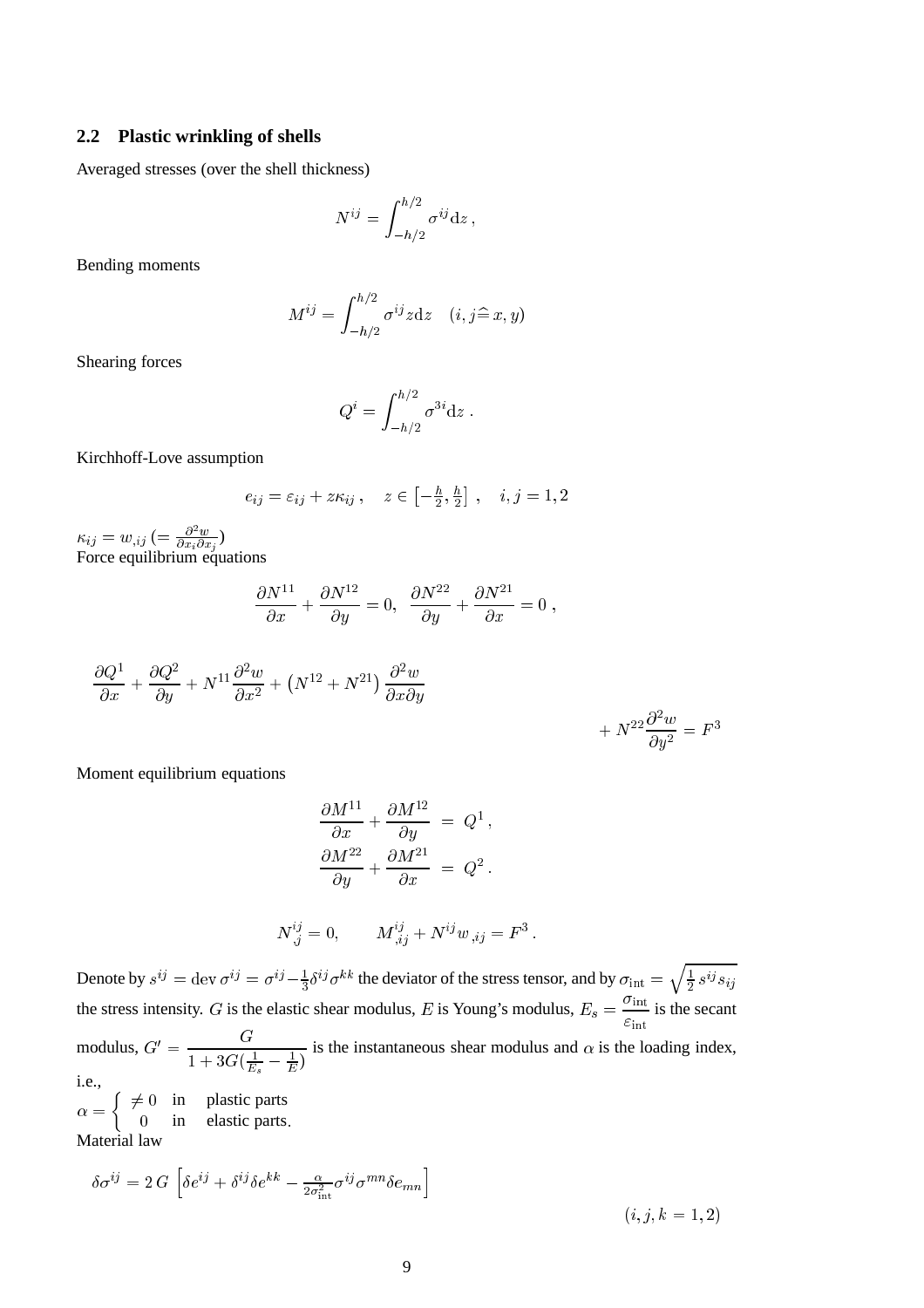$$
\Delta N^{ij} = 2 G \left[ \int_{-h/2}^{h/2} (\Delta e^{ij} + \delta^{ij} \Delta e^{kk}) dz - \int_{\text{plastic part}} \Delta M^{ij} = 2 G \left[ \int_{-h/2}^{h/2} (\Delta e^{ij} + \delta^{ij} \Delta e^{kk}) z dz - \int_{\text{plastic part}} \Delta e_{ij} = \Delta \varepsilon_{ij} + z \Delta \kappa_{ij},
$$
  
\n
$$
\Delta N^{ij} = A^{ijmn} \Delta \varepsilon_{mn} \text{ and } \Delta M^{ij} = D^{ijmn} \Delta \kappa_{mn},
$$
  
\nwith  
\n
$$
A^{ijmn} = 2 G h \left[ \delta^{im} + \delta^{jn} + \delta^{ij} \delta^{mn} - \frac{\alpha}{2 \sigma_{\text{int}}^2} \sigma^{ij} \sigma^{mn} \right],
$$
  
\n
$$
D^{ijmn} = \frac{G h^3}{6} \left[ \delta^{im} \delta^{jn} + \delta^{ij} \delta^{mn} - \frac{\alpha}{2 \sigma_{\text{int}}^2} \sigma^{ij} \sigma^{mn} \right].
$$

Special case  $N^{ij} = h\sigma^{ij}$  (constant stress over the plate) Bifurcation equation for plastic-elastic buckling

$$
\Delta w_{,ijij} - \frac{1}{4} \left( 1 - \frac{G'}{G} \right) \frac{1}{\sigma_{\text{int}}^2} \sigma^{ij} \sigma^{mn} \Delta w_{,mnij} + \frac{3\varepsilon^{ij}}{Gh^2} \Delta w_{,ij} = 0.
$$

(Klyushnikov, 1980; Korovlev, 1971)

## **2.3 The plastic buckling behaviour of thin plates under constant pressure**

## a) **Simply supported rectangular plate**

**Conditions** 

$$
N^{22} = N^{12} = 0.
$$

Writing  $N^{11} = -\tau_{\text{int}}h$  we get the bifurcation equation

$$
D_2 \triangle^2 w - D_3 \frac{\partial^4 w}{\partial x^4} + \tau_{\text{int}} h \frac{\partial^2 w}{\partial x^2} = 0
$$

where w denotes the displacements in transversal to the plate direction. **Case 1:** All edges are freely supported.

$$
w(x, y) = A \sin \frac{m\pi x}{a} \sin \frac{n\pi y}{b}
$$

$$
\tau_{\rm int} = \frac{\pi^2}{h} \left[ (D_2 - D_3) \frac{m^2}{a^2} + 2D_2 \frac{n^2}{b^2} + D_2 \frac{n^4 a^2}{m^2 b^4} \right].
$$

(*n* = 1 and an elastic-plastic material with  $\beta = \frac{E}{E_s}$ ) (Korovlev, 1971)

$$
e_{\text{ int}} = \frac{\pi^2}{a} \frac{h^2}{b^2} \left[ \frac{1+3\beta}{4} \left( \frac{b}{a} \right)^2 m^2 + \left( \frac{a}{b} \right)^2 \frac{1}{m^2} + 2 \right] (m \in \mathbb{N}).
$$

**Case 2:** The edges  $x = 0$  and  $x = a$  are supported and the edges  $y = \pm b/2$  are free. Under these assumptions the buckling mode can be considered as

$$
w(x) = A \sin \frac{m\pi x}{a}
$$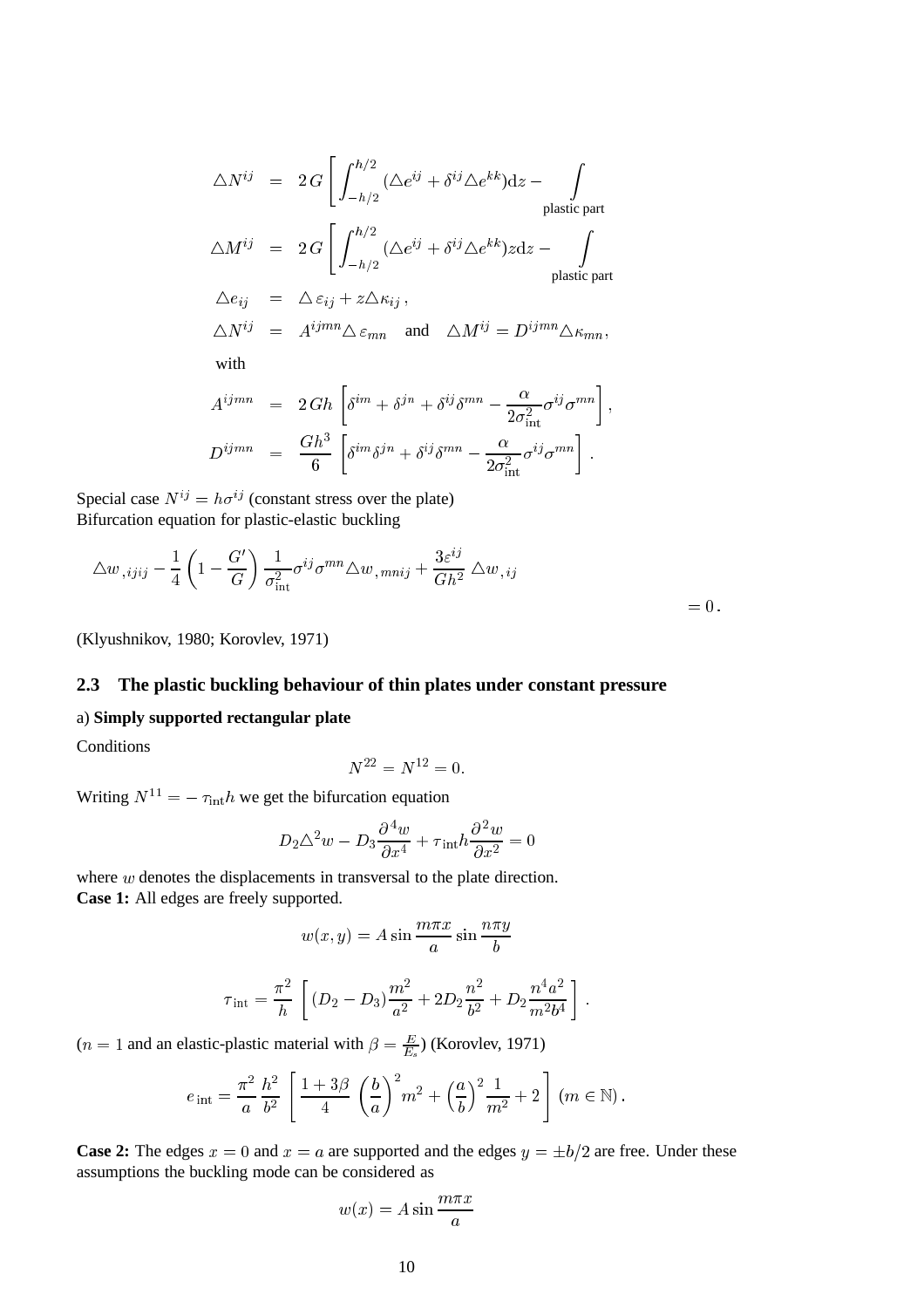Critical load for wrinkling

$$
\tau_{\rm int} = \frac{\pi^2}{36} (1 + 3\beta) \frac{h^2}{a^2} \,.
$$

#### b) **Circular plate under constant inplane pressure**

$$
N^{11} = N^{22} = \tau_{\text{int}}h \quad \text{and} \quad N^{12} = 0 \quad \text{as}
$$

$$
(D_2 - D_3)\triangle^2 w + \tau_{\text{int}}h\triangle w = 0.
$$

 $\Phi = \triangle w$ 

$$
(D_2 - D_3)\triangle \Phi + \tau_{\text{int}}\,h\Phi = 0
$$

**Case 1:** Axisymmetric plastic buckling

 $\Phi = CJ_0(r)$  where  $J_0(r)$  is the Bessel function of degree 0.

**Case 2:** Non-axisymmetric plastic buckling

Buckling mode

$$
\Phi(r,\varphi)=R(r)\cos\,n\,\varphi
$$

Bifurcation equation

$$
R'' + \frac{R'}{r} + \left(k^2 - \frac{n^2}{r^2}\right)R = 0
$$

The solutions are the Bessel functions of the *n*-th order  $R(r) = C J_n(r)$  ( $C = \text{const}$ ).

$$
\tau_{\rm int} \geq \frac{a^2 k^2}{36} \left(1 + 3\alpha\right) \left(\frac{h}{a}\right)^2.
$$

#### c) **Annular plate under inplane pressure**

Suppose there is given an annular plate with  $\bar{\sigma}$  the effective stress in the flange, h the thickness of the flange,  $E$  the plastic buckling modulus,  $w$  the actual flange width,  $K$  a material constant. If

$$
\frac{\bar{\sigma}}{E} \le K \frac{h^2}{w^2}
$$

than no flange wrinkling occurs. (Kobayashi, 1963)

## **2.4 Plastic buckling and plastic flutter**

Homogenous perturbational system in the presence of inertia forces (Bolotin, 1963)

$$
L\mathbf{u} - \frac{\partial^2 \mathbf{u}}{\partial t^2} = 0 \text{ in } \Omega \times (0, T),
$$
  
\n
$$
M\mathbf{u} = 0 \text{ on } \Gamma_F \times (0, T),
$$
  
\n
$$
N\mathbf{u} = 0 \text{ on } \Gamma_F \times (0, T),
$$

Associated static boundary value problem

$$
Lu = 0 \text{ in } \Omega,
$$
  
\n
$$
Mu = 0 \text{ on } \Gamma_F,
$$
  
\n
$$
Nu = 0 \text{ on } \Gamma_{\mathcal{F}}.
$$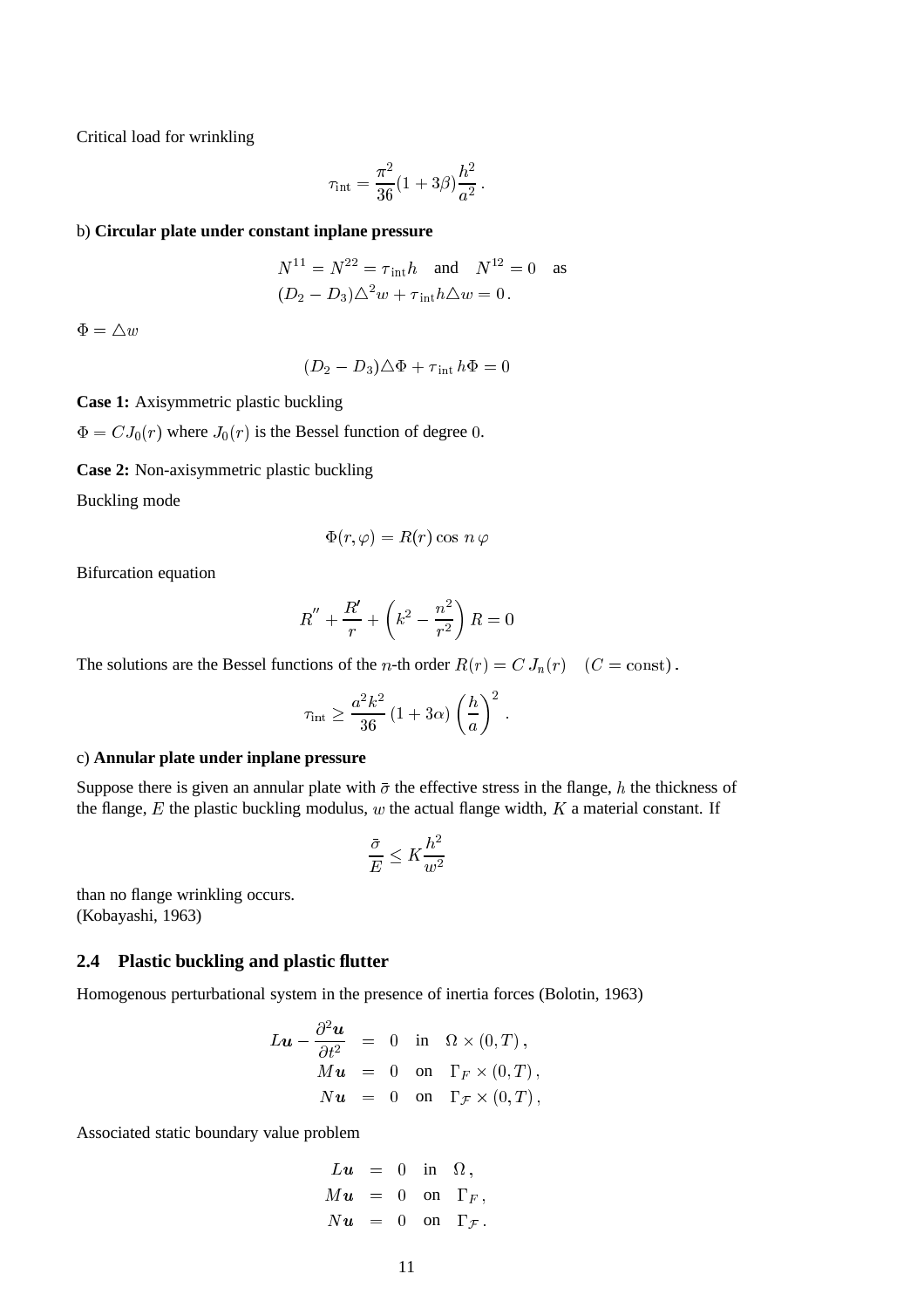Vibrational solutions in the form

$$
\bm{u}(\bm{x},t)=\bm{U}(\bm{x})e^{i\bm{w}t}
$$

where U is an unknown function of the phase variables and  $\omega \in \mathbb{C}$  is an unknown frequency. Boundary value problems

$$
LU + \omega^2 U = 0 \text{ in } \Omega,
$$
  
\n
$$
MU = 0 \text{ on } \Gamma_F,
$$
  
\n
$$
NU = 0 \text{ on } \Gamma_{\mathcal{F}}.
$$

Condition for the self-adjointness is

$$
\int_{\Omega}\left\{\left[L\bm{U}^{(1)}+\omega^2\bm{U}^{(1)}\right]\bm{U}^{(2)}-\left[L\bm{U}^{(2)}+\omega^2\bm{U}^{(2)}\right]\bm{U}^{(1)}\right\} = 0,
$$

(For all perturbations  $U^{(1)}$ ,  $U^{(2)}$  satisfying the boundary conditions.)

Suppose now that for a certain value  $\omega$  the system has a nontrivial solution. If the system is selfadjoint the associated number  $\omega^2$  is real. In this case the loss of stability is statically: we have a buckling bifurcation in the variational system.

Consider the PDE problem

$$
(D_2-D_3)\frac{\partial^4 w}{\partial x^4}+\tau_{\rm int} h \frac{\partial^2 w}{\partial x^2}=0\,.
$$

Including inertia forces we come to the plastic wave equation ( $\rho$  denotes the material density)

$$
(D_2 - D_3)\frac{\partial^4 w}{\partial x^4} + \tau_{\rm int} h \frac{\partial^2 w}{\partial x^2} + \rho \frac{\partial^2 w}{\partial t^2} = 0.
$$

Assume the initial conditions

$$
w(0, t) = w(a, t) = 0
$$
,  $\frac{\partial^2 w}{\partial x^2}(0, t) = \frac{\partial^2 w}{\partial x^2}(a, t) = 0$ ,  $t > 0$ .

We try to find a wave solution in the form

$$
w(x,t) = W(x)e^{i\omega t}
$$

where  $W(x)$  is an unknown function and  $\omega \in \mathbb{C}$  is a parameter to be defined. We receive the ODE problem

$$
(D_2 - D_3)W^{(4)} + \tau_{\rm int}hW^{(2)} + \rho(-\omega^2)W = 0
$$

or

$$
W^{(4)} + k^2 W^{(2)} - \hat{\omega}^2 W = 0.
$$

With the abbreviations

$$
k = \sqrt{\frac{\tau_{\text{int}} h}{D_2 - D_3}}
$$
 and  $\hat{\omega} = \omega \sqrt{\frac{\rho}{D_2 - D_3}}$ 

the critical intensity  $\tau_{\text{int}}^*$  for dynamic plastic wrinkling is

$$
\tau_{\text{int}}^* = k^{*^2} \frac{(D_2 - D_3)}{h}
$$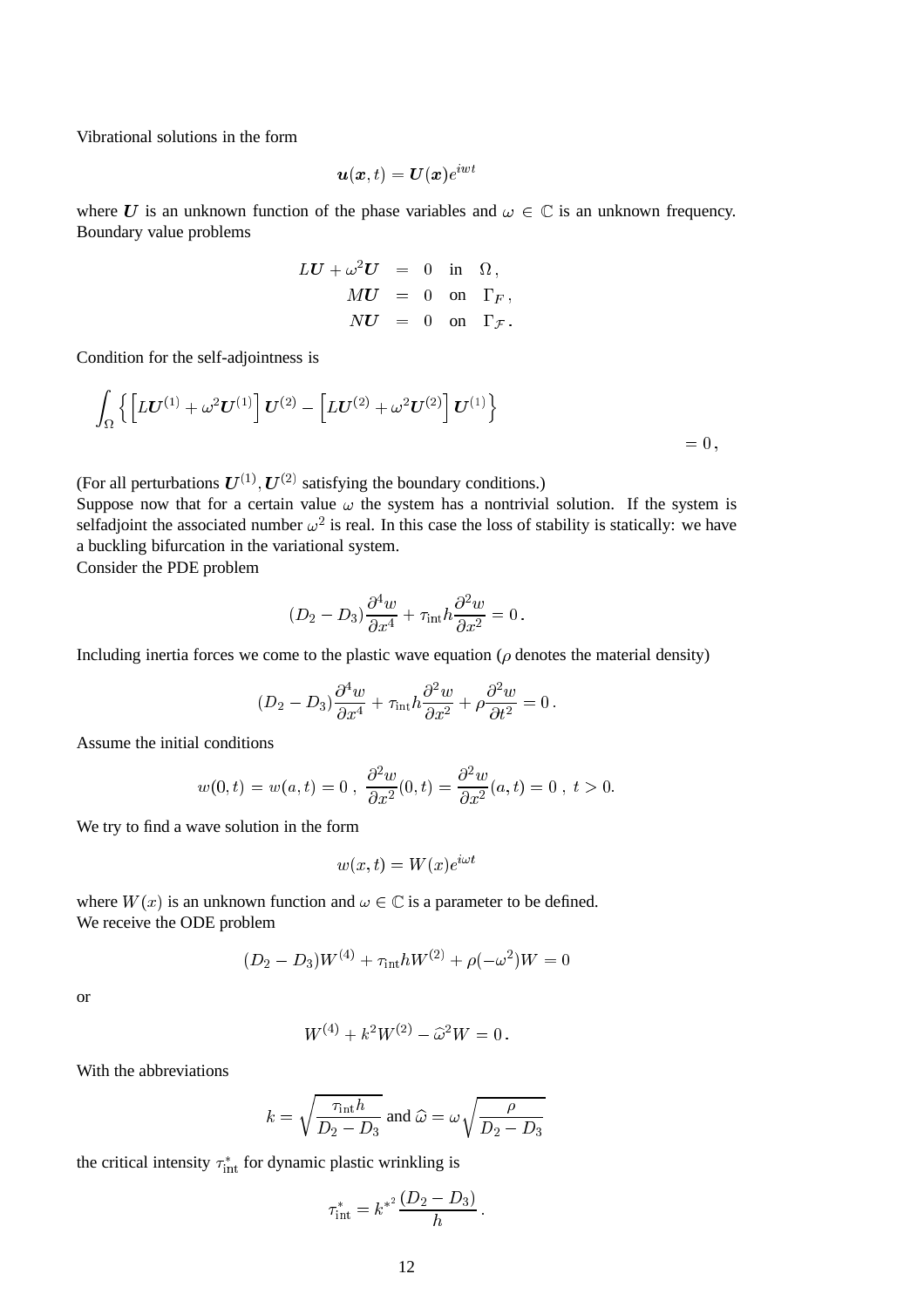## **2.5 3.5 ODE model for the impact-contact problem**

(Kirdeev et al., 1984)  $m\ddot{y}_1 + c(y_1 + \Delta) + \kappa(y_1 - y_2) = 0,$  $m_1 \ddot{y}_2 + c_1 y_2 + \kappa (1, 5 y_2 - y_1 - 0, 5 y_3 - 0, 5 y_4) = m_1 e \omega^2 \sin(\omega t + \varphi),$  $m\ddot{y}_3 + c(y_3 - \Delta) + \kappa(y_3 - 0, 5y_2) = 0,$  $m\ddot{y}_4 + c(y_4 + \Delta) + \kappa(y_4 - 0, 5y_2) = 0.$ 

# **3 Dynamic buckling**

Given 
$$
\dot{x} = f(t, x) \tag{4.1}
$$

in the Banach space B with  $||\cdot||$ ,  $t \in \mathcal{J} = [t_0, t_0 + T)$ ,  $T < +\infty$ 

**a)** Def. (stability on a finite time interval)

(4.1) is stable w. r. t.  $(\alpha, \beta, t_0, T, || \cdot ||)$ ,  $\alpha \leq \beta$ , if for every solution  $x(t)$  of (4.1),  $||x(t_0)|| < \alpha$ implies  $||x(t)|| < \beta$  for all  $t \in \mathcal{J}$ .

**b**) Lyapunov stable:  $\forall \epsilon > 0 \exists \delta > 0$ :

 $||x(t_0)|| < \delta \Rightarrow ||x(t)|| < \varepsilon \quad \forall t \geq t_0$ 

**c**) (4.1) is unstable w. r. t.  $(\alpha, \beta, t_0, T, || \cdot ||)$ ,  $\alpha \leq \beta$ , if there exists a solution  $x(t)$  of (4.1) with  $||x(t_0)|| < \alpha$ , and a value of time  $t_1 \in (t_0, t_0+T)$ s.t.  $||x(t_1)|| = \beta$ .



Lyapunov stable  $\Rightarrow$  stability on a finite time interval;

Stability on a finite time interval  $\Rightarrow$  Lyapunov stability

Chetaev, 1935; Kamenkov, 1953; La Salle, Lefschetz, 1961,

T. Kapitaniak, J. Brindley: Practical stability of chaotic attractors. Chaos, Solitons and Fractals 9 (1998), 43 - 50.

**Theorem** (Weiss & Infante, 1965) (4.1) is stable with respect to  $(\alpha, \beta, t_0, T, ||\cdot||), \beta > \alpha$ , if there exist  $V(t, x) \in C^0 \times C^1$  and an integrable function  $\varphi$  on  $\mathcal J$  s. t.

(i) 
$$
\dot{V}(t, x) < \varphi(t)
$$
  $\forall x \in \overline{B}(\beta) \setminus B(\alpha), \forall \alpha \in \mathcal{J};$   
\n(ii)  $\int_{t_1}^{t_2} \varphi(t)dt \le \min_{||x||=\beta} V(t_2, x) - \max_{||x||=\alpha} V(t_1, x)$   
\n $\forall t_1 < t_2, t_1, t_2 \in \mathcal{J}.$ 

**Remark** No requirement of definiteness on such functions or their derivative. Given  $\ddot{q}^r = P^r(t, q^1, \dots, q^n; \dot{q}^1, \dots, \dot{q}^n)$ Variational equation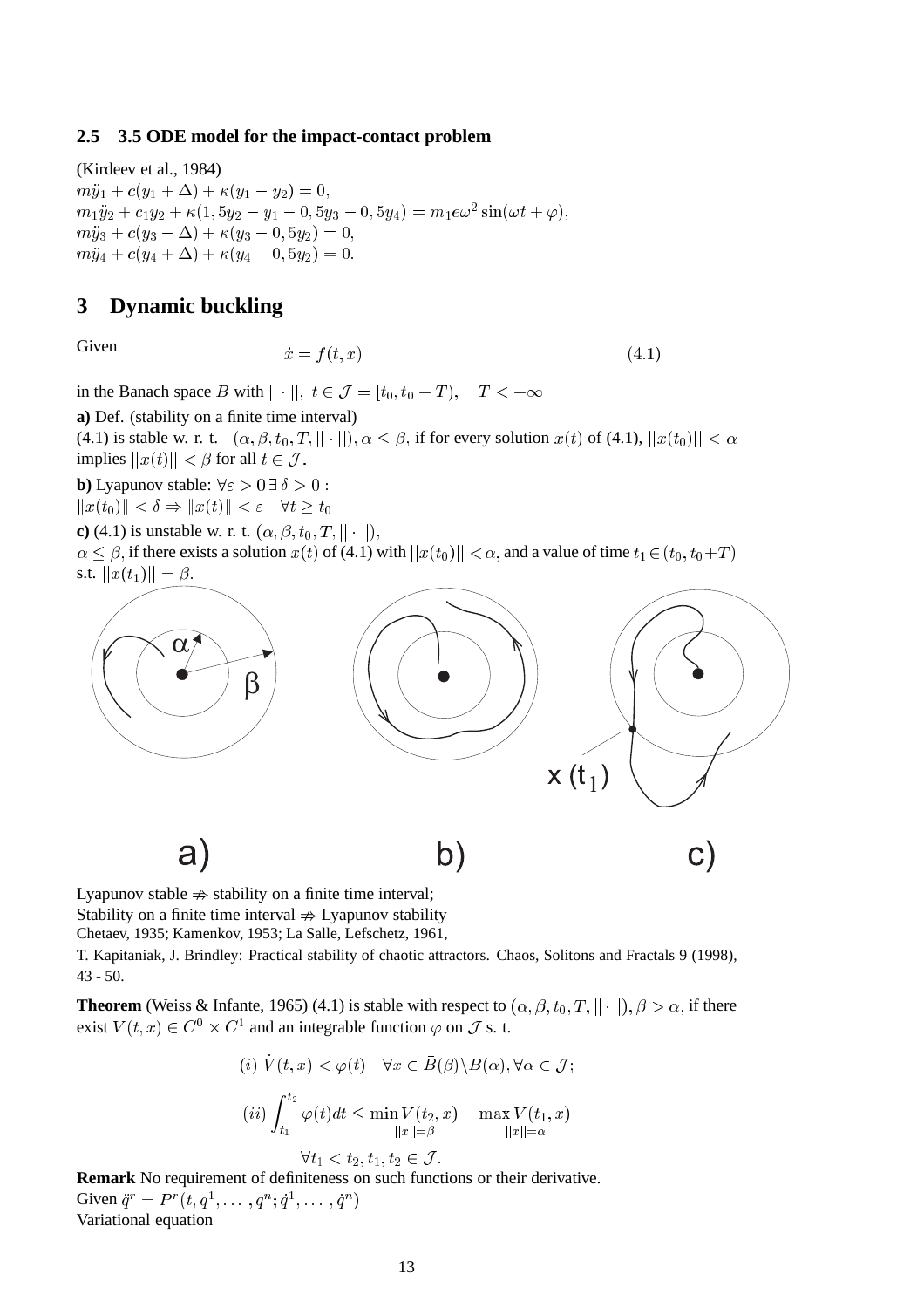$\ddot{\xi}^r = \Delta P^r(\xi^1, \ldots, \xi^n; \dot{\xi}^1, \ldots,$  $\dot{\xi}^n)$ Stability on a finite time interval  $[0, t_{cr})$ :

$$
\delta_{ij} \triangle P^i \xi^j \equiv \sum_{i=1}^n \triangle P^i \xi^i < 0 \quad \text{for } 0 < t < t_{cr}
$$

Loss of stability  $=$  bifurcation

$$
\delta_{ij} \Delta P^i \tilde{\xi}^i > 0
$$
 for  $t > t_{cr}$  and at least

for one perturbed solution  $\tilde{\xi}^i$ Dynamic bifurcation functional

$$
Q(u^i, \ddot{u}^j, t, \lambda) = \int_{t_{\Omega}} \delta_{mn} \Delta P^m u^n dV = \int_{t_{\Omega}} \rho \delta_{mn} \ddot{u}^m u^n dV =
$$
  

$$
= \int_{t_{\Omega}} \left[\frac{1}{2} \partial_{\sigma} k^l u_{,k}^m u_{m,l} + \frac{1}{2} \sigma^{kl} \varepsilon_{kl}\right] dV +
$$
  

$$
\int_{t_{\Omega}} \left[\frac{1}{2} \partial_{\sigma} k^l u_{,l}^m + \sigma^{kl} (\delta_l^m + 0 u_{,l}^m) \right]_{,k} dv - \int_{t_{\Omega}} \frac{1}{2} F^m u_{m} d\gamma
$$
  

$$
\varepsilon_{kl} = \frac{1}{2} (u_{k,l} + u_{l,k} + 0 u_{,k}^m u_{m,l} + 0 u_{,l}^m u_{m,k})
$$

**Example** (variational system)

A dynamical system  $\{\varphi^t\}_{t \in I}$  is stable on  $[t_0, T)$  with respect to a regular  $n \times n$  matrix function  $S(x)$  if for all sufficiently small  $\rho > 0$  from

$$
(S(x_0)x_0, S(x_0)x_0) \leq \rho^2 \text{ it follows that}
$$
  
\n
$$
(S(\varphi^t(x_0))\varphi^t(x_0), S(\varphi^t(x_0))\varphi^t(x_0)) \leq \rho^2 \text{ for all } t \in [t_0, T).
$$
  
\nSpecial case:  $\varphi^1 = f, S(x) = p(x)I$ ,  
\n $0 < p_1 \leq p(x) \leq p_2 \quad \forall x \in U \subset \mathbb{R}^n$   
\n**Harmonic oscillator**  
\n $\ddot{\xi} + a\xi = 0$ ,  $a > 0$   
\n $\xi^1 = \xi, \quad \xi^2 = \dot{\xi}$   
\n $\xi^1 = \xi^2 = \Delta P^1$   
\n $\xi^2 = -a\xi^1 = \Delta P^2$   
\n $V(\xi^1, \xi^2) = (\xi^1)^2 + \frac{1}{a}(\xi^2)^2$   
\n $\dot{V} = 2\xi^1(\xi^2) + \frac{1}{a}\xi^2(-a\xi^1) =$   
\n $\xi^2$   
\n $\xi^2$   
\n $\xi^3 = \frac{1}{\xi^2} \Delta P^1 + \xi^2 \Delta P^2 \equiv 0$ 

 $(\xi^1)^2 + \frac{1}{a}(\xi^2)^2 = C$ Stability condition:  $\frac{p^2(f(x))}{p^2(x)}$  $\frac{\sum (x,y)}{p^2(x)}||Df^*Df|| < 1$  $||Df(x)^*Df(x)|| = \alpha_1^2(x)$ ,  $\alpha_1(x) \geq \cdots \geq \alpha_n(x)$  singular values of  $Df(x)$  $\Rightarrow$  Stability condition  $\frac{p(f(x))}{p(x)} \alpha_1(x) < 1$  for all  $x \in U$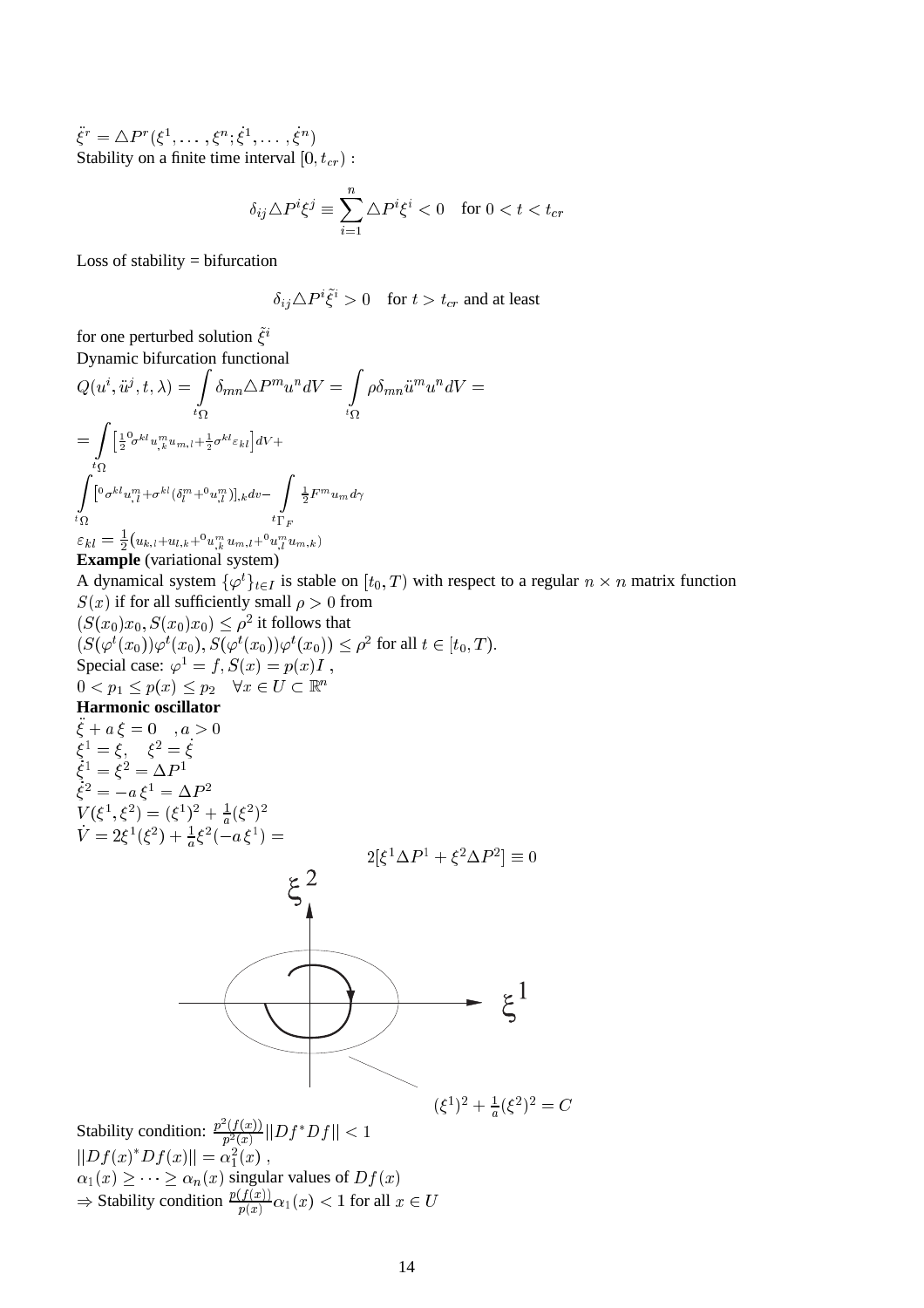$\omega_d(x) := \alpha_1(x) \alpha_2(x) \cdots \alpha_{d_0}(x) \alpha_{d_0+1}^s(x)$ singular value function  $d = d_0 + s, \, d_0 \in \{0, 1, \ldots, n-1\}, s \in [0, 1)$ Generalisation  $\frac{p(f(x))}{p(x)} \omega_d(x) < 1$  $\forall x \in K \subset U.$ where  $K \subset U$  is a compact f-invariant set  $\Rightarrow$  dim<sub>F</sub> K < d  $\Rightarrow h_{\text{top}}(f) \leq \max_{x \in K}\{0, \ln ||Df(x)||\} \dim_F K$ ODE case  $\dot{x} = f (x) \; , \; V : U \to \mathbb{R} \; , \; U \supset K \; , \varphi^\tau (K) = K$  $\lambda_1(x) \geq \cdots \geq \lambda_n(x)$  are the ordered eigenvalues of  $\frac{1}{2}[Df(x)^* + Df(x)]$  $\exists T>0:\;\int^T$  $\Rightarrow$  dim<sub>F</sub>  $K < d$ .  $[\dot{V}(\varphi^\tau(x)) + \lambda_1(\varphi^\tau(x)) + \cdots + s\lambda_{d_0}(\varphi^\tau(x)) + \lambda_{d_0+1}(\varphi^\tau(x))]d\tau < 0$ 

#### **Conclusions**

 $\mathsf{r}$ 

- 1. Determination of critical parameters  $\{t_{cr}, \lambda_{cr}\}\$  and displacements by means of the bifurcation functional Q
- 2. Postbuckling behaviour / Calculation of the bifurcated trajectory (displacement field)
- Use of the variational principle from continuum mechanics

Durant / Lions, 1972 Lee, L.H. N. / Ni, C. M., 1973

$$
\inf_{u^m \in V} \left\{ \int_{t_{cr}\Omega} \left[ \sigma^{kl} \ddot{\varepsilon}_{kl} + \frac{1}{2} \rho \ddot{u}_m \ddot{u}^m - \rho f^m \ddot{u}_m \right] dV - \int_{t_{cr}\Gamma_F} F^k \ddot{u}_k d\gamma \right\}
$$

$$
\varepsilon_{kl} = \frac{1}{2} (u_{k,l} + u_{l,k} + u_{,k}^m \cdot u_{m,l}),
$$

٦

$$
\dot{\sigma}^{kl} = \frac{\partial W}{\partial \dot{\varepsilon}_{kl}}, \quad W = \text{strain - rate potential}
$$
  

$$
2W = \begin{cases} L^{klmn} \dot{\varepsilon}_{kl} \dot{\varepsilon}_{mn} , & b^{mn} \dot{\varepsilon}_{mn} \le 0 \\ L^{klmn} \dot{\varepsilon}_{kl} \dot{\varepsilon}_{mn} - (b^{mn} \dot{\varepsilon}_{mn})^2 , & b^{mn} \dot{\varepsilon}_{mn} \le 0 \end{cases}
$$

Galerkin method / wavelet approximation  $\Rightarrow$  finite dimensional optimization problem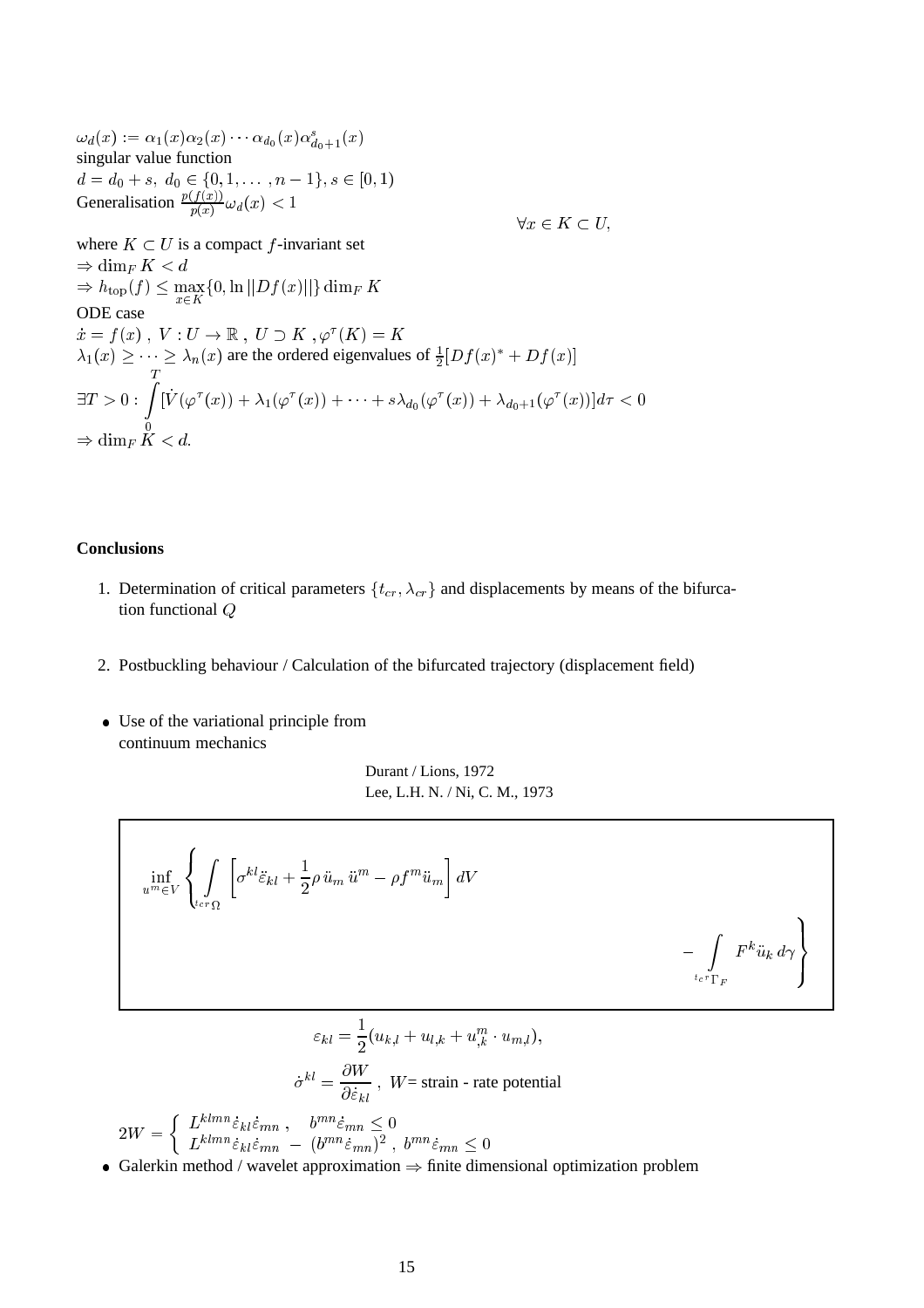3. Time series analysis for determining the (nonlinear) bifurcation type (saddle node, Hopf, static wrinkling or elastic-plastic wave etc.)

**Example:**  $\dot{x} = f (x, \lambda)$ ,  $f (0, 0) = 0$ , eigenvalues of  $\frac{\partial f}{\partial x}(0,0)$ :  $\left\{ \varepsilon_{1,2}(\lambda)\right\} _{\lambda=0}=\pm i\omega\ ,\ \omega\in\mathbb{R}\ ,\ \omega\neq0\ ,$  $\operatorname{Re} \varepsilon_k \neq 0$ ,  $k = 3, \ldots, n$ normal form:  $\dot{r} = \lambda r - L r^3$ ,  $(n = 2)$   $\dot{\varphi} = q(\varphi, r)$ 

 $L \neq 0 \Rightarrow$  Hopf bifurcation

If the right-hand part f is available  $\Rightarrow$  computation of L If not:  $L > 0 \Leftrightarrow \frac{d \text{Re} \varepsilon_{1,2}(\lambda)}{d \lambda} |_{\lambda=0} > 0 \wedge \text{can be measured by varying } \lambda$ 

# **Existence results for plastic and frictional contact problems**

Duvant & Lions, 1972; Moreau, 1976; Johnson, 1976; Ciort & Rabier, 1980; Nećas & Hlaváćek, 1981; Temam, 1985; Rabier et al., 1986; Monteiro Marcques, 1994;

# **Basic results for elasto-plastic stability and wrinkling of shells**

Hill, 1958; Il'yushin, 1963; Korovlev, 1971; Hutchinson, 1974; Klyushnikov, 1980; Palmov, 1998; **Non-linear shell theory**

Mushtari, 1957; Vlasov, 1958; Donnell, 1976;

# **Elasto-plastic analysis of flange wrinkling in deep drawing process**

*Energy methods*

Geckeler, 1928; Yu & Johnson, 1982; Yossifon & Tirosh, 1984; Yang & Lee, 1992; Cao, 1999 *Hill's bifurcation theory*

Fatnassi et al., 1984; Naruse, 1986; Améziane-Hassani & Neale, 1990; Wang et al., 1994; Scherzinger & Triantafyllidis, 2000; Chu & Xu, 2001;

## **Convential sheet metal spinning**

*Instability and wrinkling*

(bifurcation analysis and energy methods)

Siebel & Dröge, 1954; Reichel, 1958; Avitzur & Yang, 1960; Kolpakciaglu, 1961; Kegg, 1961; Kobayashi, 1963; Wells, 1968; Barkaya, 1974; Kirdeev et al., 1984; Korol'kov, 2001;

*Roller pass programming*

Mogil'nyi, 1972; Hayama et al., 1991; Korol'kov et al., 1999;

*Statistic and time-series analysis*

Mogil'nyi & Moisseev, 1979; Kiryanov & Mishunin, 1997; Suliman et al., 2000; Malenichev & Val'ter, 2001;

## **Stability of a spinning disc with a transverse concentrated load**

(Coriolis effect, gyroscopic problems, divergence instability, resonance, dynamic buckling, circumferential waves)

Carlin et al., 1975; Iwan & Moeller, 1976; Padovan, 1978; Sprinivasan & Ramamurti, 1980; Nowinski, 1983; Leung & Pinnington, 1987; Chen & Wong, 1994; Chen & Jhu, 1997; Huang & Kuang, 2001;

**Dynamic behavior of oscillatiors with clearance and periodically time-varying forces** (structures with gaps and impacting, chaotic resonance)

Peterka, 1974; Panovka, 1977; Choi & Noah, 1992; Lenci et al., 1994; Goldman & Muszyusha, 1994; Kahraman & Blankenship, 1997;